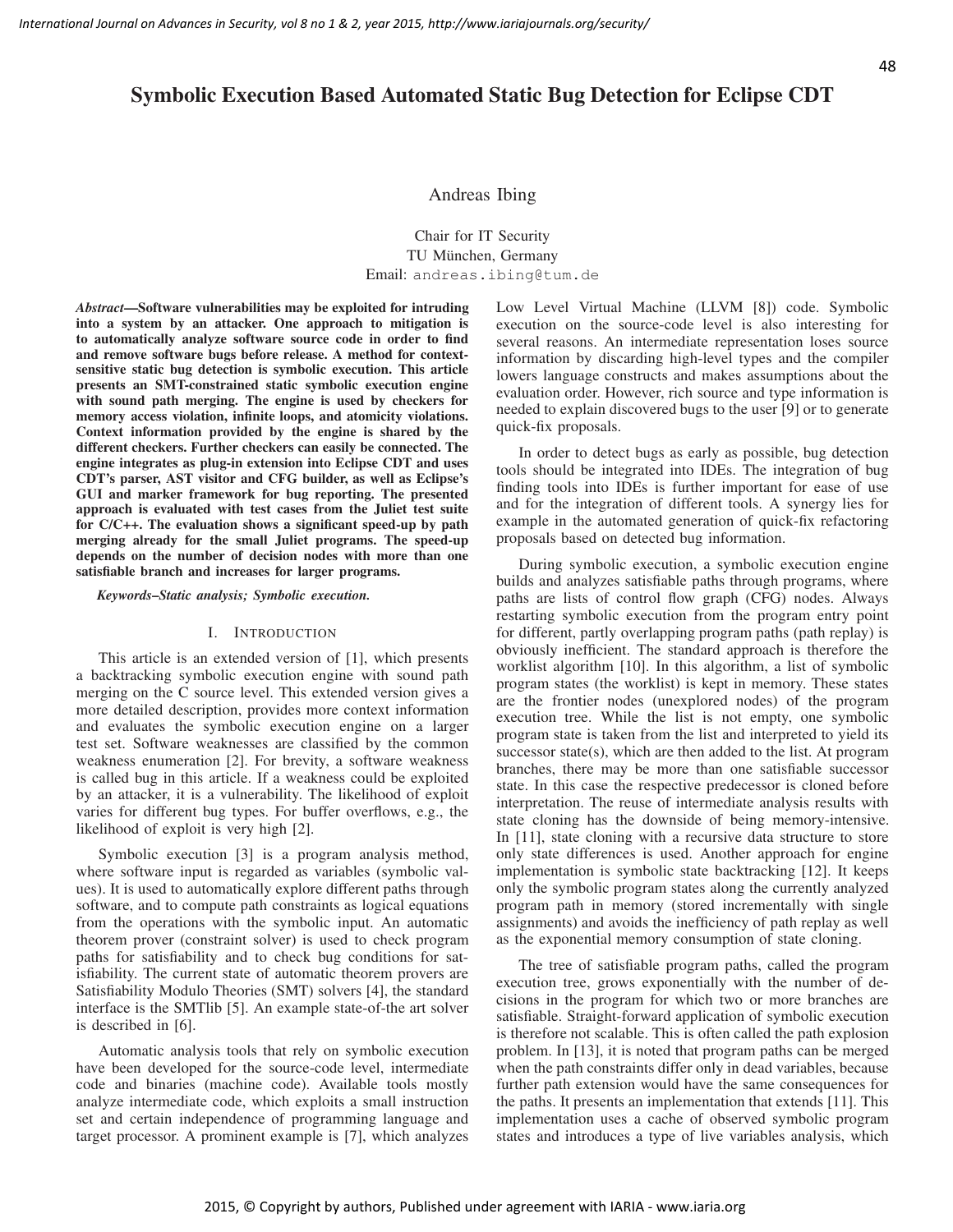it calls read-write-set (RWSet) analysis.

Interesting properties of bug detection algorithms are soundness (no false positive detections) and completeness (no false negatives). Because a bug checker cannot be sound and complete and have bounded runtime, in practice bug checkers are evalutated with measurement of false positive and false negative detections and corresponding runtimes on a sufficiently large bug test suite. The currently most comprehensive C/C++ bug test suite for static analyzers is the Juliet suite [14]. Among other common software weaknesses, it contains test cases for buffer overflows, infinite loops and race conditions. In order to systematically measure false positives and false negatives, it contains both 'good' and 'bad' functions, where 'bad' functions contain a bug. It further combines 'baseline' bugs with different data and control flow variants to cover the language's grammar constructs and to test the context depth of the analysis.

This paper develops and evaluates a sound path merging method in a source-level backtracking symbolic execution engine. The aim is to context-sensitively find bugs in unannotated C code, in the sense of automated testing without test-suite, while alleviating the path explosion problem. The approach is targeted at all C bug types that can be detected as constraint violations. The implementation extends [12]. According to the TIOBE index [15], C is currently the most popular programming language (based on average ranking during the last 12 months). The remainder of this paper is organized as follows. Section II gives an overview of related work. Section III shortly reviews symbolic execution. Section IV describes the tool architecture and design decisions. The description includes the integration in the Eclipse C/C++ development tools (CDT). Section V depicts different checker classes connected to the symbolic execution engine. These checkers are described in more detail in previous publications [12], [16], [17], [18]. Section VI presents results of experiments with test cases from the Juliet suite, with focus on the analysis speed-up provided by path merging. Section VII then discusses the presented approach based on the results.

## II. RELATED WORK

There is a large body of work on symbolic execution available, which spans over 30 years [19]. Therefore, only a small selection is named here. More in-depth information is available in survey articles [19], [20], [21], [22].

*a) Related approaches:* There are several approaches that are closely related to automated bug detection with symbolic execution. One approach is annotation-based verification, which proves the absence of errors. The annotations reduce the context that is necessary for analysis. An annotation language for C is presented in [23], one for Java in [24]. Prominent verification tools for C are described in [25], [26]. Another approach is symbolic model checking [27], where the whole program is treated as a formula. Bounded model checking for C is described in [28]. An approach that offers a smooth transition between static analysis and verification is extended static checking [29]. Symbolic execution can be seen as an instance of abstract interpretation, because some variables have formulas as values, which abstracts from concrete interpretation. Abstract interpretation in a narrower sense [30] is referred to in the paragraph on abstraction.

*b) Different levels of software:* Symbolic execution has been applied on the software architecture level to models, e.g., to UML-RT state diagrams [31]. Further related statebased work on the model level is presented in [32], [33]. On the source code level, symbolic execution has been applied to a variety of languages. Examples for C are [34], [11]. Most tools perform symbolic execution on an intermediate code representation. Apart from [7], where LLVM intermediate code is analyzed, prominent symbolic execution engines are presented in [35] and [36]. In [35], dynamic symbolic execution of the Common Intermediate Language (MSIL/CIL) is performed. The engine described in [36] analyzes Java bytecode. Binary code has been analyzed by lifting to an intermediate representation and symbolic execution of the intermediate code, described in [37], [38]. Analysis of x86 binaries with symbolic execution is presented in [39].

*c) Static and dynamic:* Symbolic execution can be applied both as static and as dynamic analysis. The latter is also referred to as concolic testing [40]. Dynamic symbolic execution for test case generation is described in [7], [11], [35], [39], [40], [41]. To reduce complexity and increase analysis speed, as many variables as possible are regarded as concrete values. Normally, only input variables or variables that directly depend on program input are modelled as symbolic. The analysis runs dynamically as long as all parameters are concrete, and equation systems for the solver are smaller. In [40], [41], dynamic symbolic execution is applied on the C source code level. In [39], dynamic symbolic execution is applied for the analysis of x86 machine code. A combination of static and dynamic symbolic execution called selective symbolic execution is presented in [42]. The approach is to specify a system part of interest where symbolic variables are used, and to execute other parts with concrete/concretized values. It uses a hypervisor with LLVM backend and utilizes the symbolic execution engine described in [7].

*d) Path merging:* Sound path merging based on dead path differences is presented in [13], the implementation extends [11]. Merging of paths with live differences is investigated in [43]. Path disjunctions are used in the corresponding logic formulation passed to the solver. Heuristics for path merging are presented, which aim at balancing computational effort between the symbolic execution frontend and the SMT solver backend. The implementation extends [7].

*e) Abstraction:* Other related work uses abstraction, i.e., generalization of constraints, to merge more paths. Abstract interpretation [30] allows for complete bug detection (no false negatives), but introduces false positives (unsound). An approach to automatically generate an abstraction based on predicates over decision conditions contained in the program source is presented in [44]. Counter-example guided abstraction refinement [45] is an automated abstraction refinement to iteratively undo unsound path merges in order to remove false positives. Another method is presented in [46] and further developed in [47], [48], [49]. It uses logic interpolation [50] and weakest precondition computing during backtracking of error-free paths, so that further error-free paths explored later could be merged.

*f) IDE integration:* This paragraph considers only the widely used open-source Eclipse IDE. It is possible to connect external tools as processes to the IDE. There are, e.g., Eclipse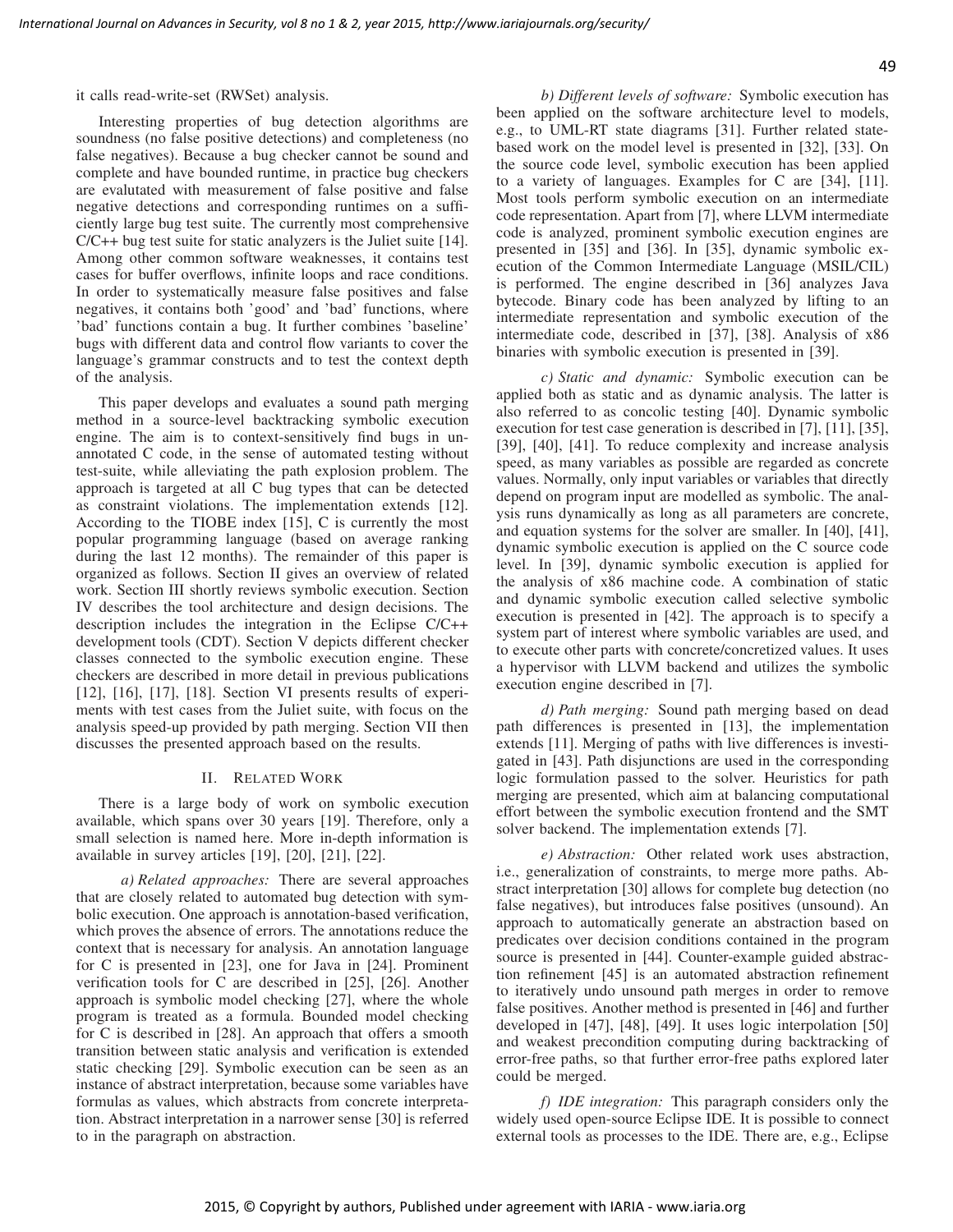plug-ins available that communicate over character streams with the analysis engines presented in [25], [28]. Eclipse is designed according to the OSGi architecture (formerly known as Open Services Gateway initiative) [51], i.e., it consists of a small runtime, and functionality is provided as plugins. It contains its own dependency and update management. Therefore, tight IDE integration offers several advantages, the most important one being the synergies between plug-ins. Eclipse CDT features a code analysis framework [52]. Eclipse also includes a SAT solver [53]. On the other hand, it currently (version 4.4) does not feature an SMT solver, and CDT's code analysis framework does not include path-sensitive or contextsensitive analyses.

## III. SYMBOLIC EXECUTION

Symbolic execution can be seen as a state transition system (e.g., [48], [54]). This section shortly describes interprocedural symbolic execution for whole-program analysis.

## *A. Symbolic program state*

A symbolic program state is a quadruple  $\sigma = (l, s, \Pi, T)$ .  $l$  is a program location. On the source code level this means a control flow node. To this program location corresponds a syntax subtree  $a(l)$  of the abstract syntax tree (AST) of a source file. *s* denotes the set of symbolic program variables, i.e., logic equations over symbolic input variables. Π is the path constraint, and  $T$  the function call stack.

#### *B. Successor locations*

Depending on the type of  $l$ , there are the following cases for the set of successor locations of a symbolic program state:

- 1)  $a(l)$  contains one or more not yet evaluated function call expressions. Then the successor location is the start node of the function whose function call expression is next in traversal order of  $a(l)$ . Location l is saved as return node:  $T.push(l)$ .
- 2)  $l$  is an exit node and  $a(l)$  does not contain an unevaluated call expression. The successor location is the return node from the stack:  $l' = T.pop()$ . In case of exit from main(), symbolic execution terminates.
- 3) l is *not* an exit node and a(l) does not contain an unevaluated call expression. Then, the set of successor locations are *l*'s children along the edges in the function's control flow graph.

## *C. Symbolic successor states*

For the transition from  $l$  to successor  $l'$  there are the following cases:

- $1$ ) ' is a start node. Then  $\sigma' = (l', s \wedge c_C, \Pi, T')$ , where  $c_C = [a_C(l)]$  is the evaluation of the subtree of  $a(l)$ rooted in the respective function call expression.
- 2) ' is a branch node. Then  $\sigma' = (l', s, \Pi \wedge c, T')$ , where the constraint  $c = [a(l)]$  is the evaluation of  $a(l)$ . That is, the branch condition is added to the path constraint.
- 3) ' is neither a start node nor a branch node. Then  $\sigma'$  =  $(l', s \land c, \Pi, T')$ , i.e., the constraint  $c = [a(l)]$  is added for the symbolic variables. If  $l$  was an exit node, then

the evaluation  $c = [a(l)]$  continues with the return value for the respective function call expression.

#### IV. ARCHITECTURE AND IMPLEMENTATION

#### *A. Main classes and Eclipse integration*

The tool is a plug-in for the Eclipse IDE and extends the CDT code analysis framework (Codan [52]). Eclipse CDT provides a C/C++ parser and AST visitor, and the code analysis framework provides a control flow graph builder. Codan uses Eclipse's marker framework for reporting bugs in the CDT GUI.

The main classes of the architecture are illustrated in Figure 1. WorkPoolManager and Worker are active classes. The main functions of the classes are [12]:

- WorkPoolManager implements Codan's IChecker interface and through this becomes callable from the Eclipse GUI (through Codan). It starts Worker threads and reports found bugs through the Codan interface to the Eclipse marker framework. As synchronization object, WorkPool is used (synchronized methods). It tracks the number of active Workers and serves for dynamic work re-distribution.
- Worker explores a part of the program execution tree specified by a start path, with help of its Interpreter. Different Worker-threads concurrently analyse disjunct partitions of a program's execution tree. Worker has a forward and a backward (backtracking) mode. It passes references to control flow graph nodes for entry (forward mode) or backtracking to its Interpreter.
- Interpreter performs symbolic interpretation according to the tree-based interpretation pattern [55]. The control flow node processor (CFNodeProcessor) implements CDT's AST visitor and translates into SMTlib logic equations.
- SMTSolver wraps the SMT solver. In the current implementation, the wrapper is configured to call the SMT solver described in [6].
- IPathObserver is an interface provided by the Interpreter for checker classes. Checkers can register for notifications and can access context information.
- BranchValidator checks branches for satisfiability with a solver query and throws an exception (caught by the Worker) in case of unsatisfiability, which causes pruning of the respective path. BranchValidator is triggered when entering a branch node.
- ProgramStructureFacade provides access to control flow graphs.

#### *B. Tree-based interpretation*

First, all source files of the program under test are parsed into ASTs, and a CFG is generated for each AST subtree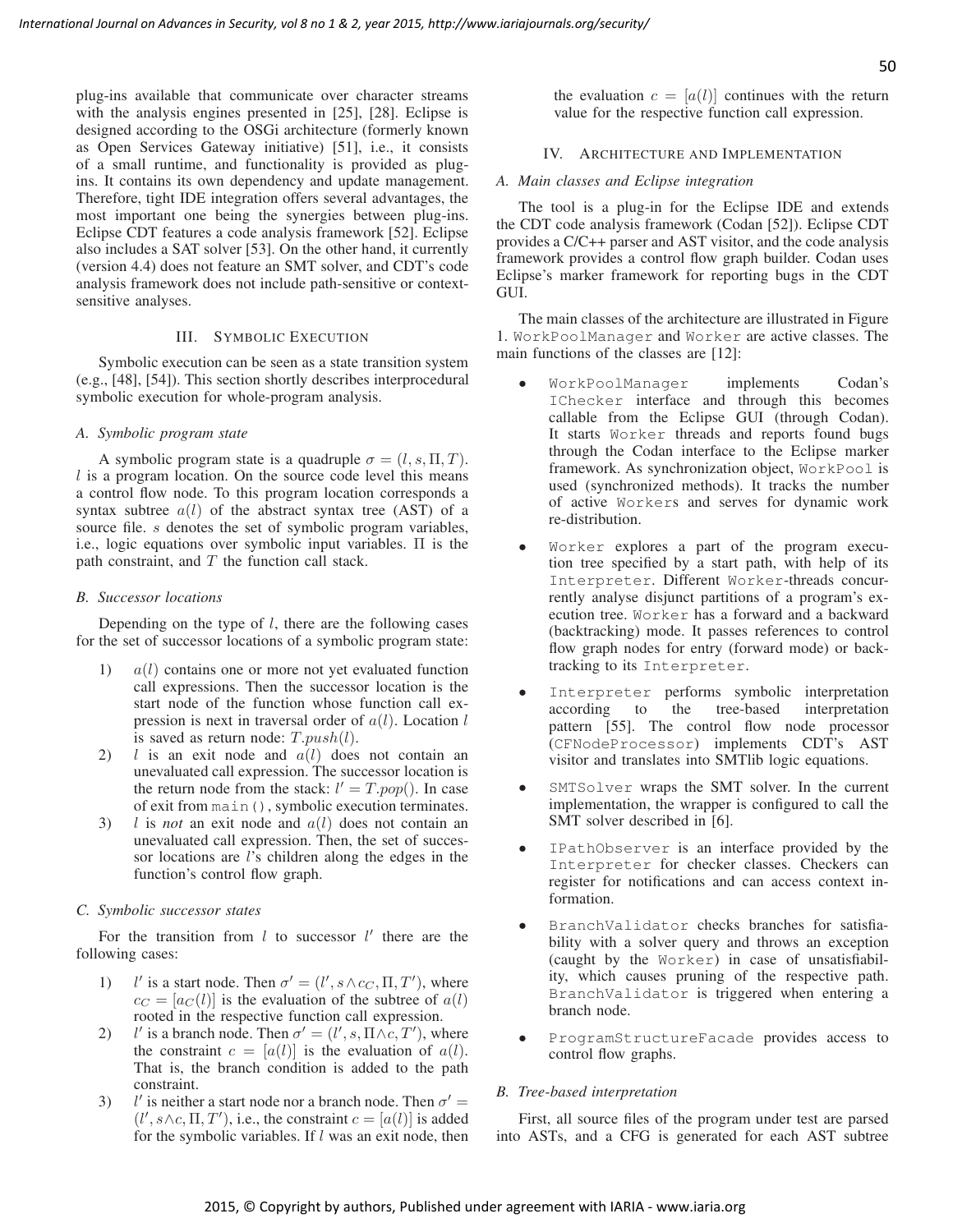- updateMutexLock()



InfiniteLoopChecker | BoundsChecker | InfoFlowChecker

BoundsChecker

Figure 1. Architecture, main classes

that is rooted in a function definition. Symbolic execution traverses CFGs, beginning from main() start. For each control flow node, the corresponding AST subtree is interpreted. The maximum loop depth to be explored can be bounded. Symbolic variables are stored in and retrieved from a memory system, which consists of the classes GlobalMemSpace and FunctionSpaceStack. Symbolic variables are resolved by their syntax tree name (CDT's IASTName) and binding. Each Interpreter instance supports multiple thread objects (PThread) of which each has its own stack object (FunctionSpaceStack, compare Figure 1). Variable dependencies are traced. This is used for slicing, so that solver queries only contain the necessary subset of logic equations. The program under test communicates with its environment through the operating system API, which is wrapped by the C standard library. Symbolic execution is not extended into the standard library. Instead, symbolic function models can be provided for standard library functions (through the Environment class). In order to allow for backtracking of the symbolic program state, the semantic actions performed per CFG node, like, e.g., variable declarations, are stored in an ActionLog. The interpreter passes AST subtree references, which are referenced by CFG nodes, to CFNodeProcessor for translation.

RaceChecker

- ...

n

**ThreadState** 

Figure 2 illustrates the data structures for CFG and AST, which are provided by CDT/Codan. The figure shows on the left the control flow for an example function from [14]. On the right it shows two AST subtrees which are referenced by two control flow nodes. There are eight satisfiable paths through the function. One of these paths contains a buffer overflow bug. This path is depicted in red. All eight paths could be merged at the function exit. The function's exit node is depicted in blue.

In general, the interpretation works per CFG node. The current CFG node is interpreted, then a successor node is chosen, who is interpreted next. An exception are function calls. If a CFG node corresponds to a statement or expression that contains a function call, then the node is first only partially interpreted, i.e., up to the function call expression (which includes parameter collection). Then the called function's start node and respective successors are interpreted. After exit of the called function, interpretation continues with the remaining uninterpreted AST subtree part of the calling CFG node, with the function's return value.

#### *C. Translation into SMTlib logic*

Translation is implemented by bottom-up traversal of an AST subtree according to the visitor pattern [56]. This pattern is commonly used for operations on a graph of elements (here the AST), where the operation on a node depends on the node's runtime type. The class CFNodeProcessor implements CDT's ASTVisitor (compare Figure 1). Translation attributes are passed upwards during AST traversal. Attributes can be for example intermediate translation results. During translation, type promotion is performed according to the operators. The translation uses single assignments to avoid desctructive updates. Pointers and structs are not directly translated into SMT logic, they are represented internally during interpretation (e.g., a pointer has a target and an offset formula). Logic equations are generated at pointer dereference and at field access to a struct. The translation output are equation in the SMTlib sublogic of arrays, uninterpreted functions and nonlinear integer and real arithmetic (AUFNIRA). While the translation in general works per CFG node, one exception are function call expressions as mentioned in the last subsection. Another exception are switch statements – where the default branch's formula depends on all sibling CFG nodes.

#### *D. Analysis of multi-threaded code*

Analysis of multi-threaded code is supported for programs which use a subset of the Portable Operating System Interface (POSIX) threads API. Certain functions from the POSIX threads library like mutex locking and unlocking, and creation and joining of other threads are currently supported by function models [18]. The symbolic execution is run with a pre-defined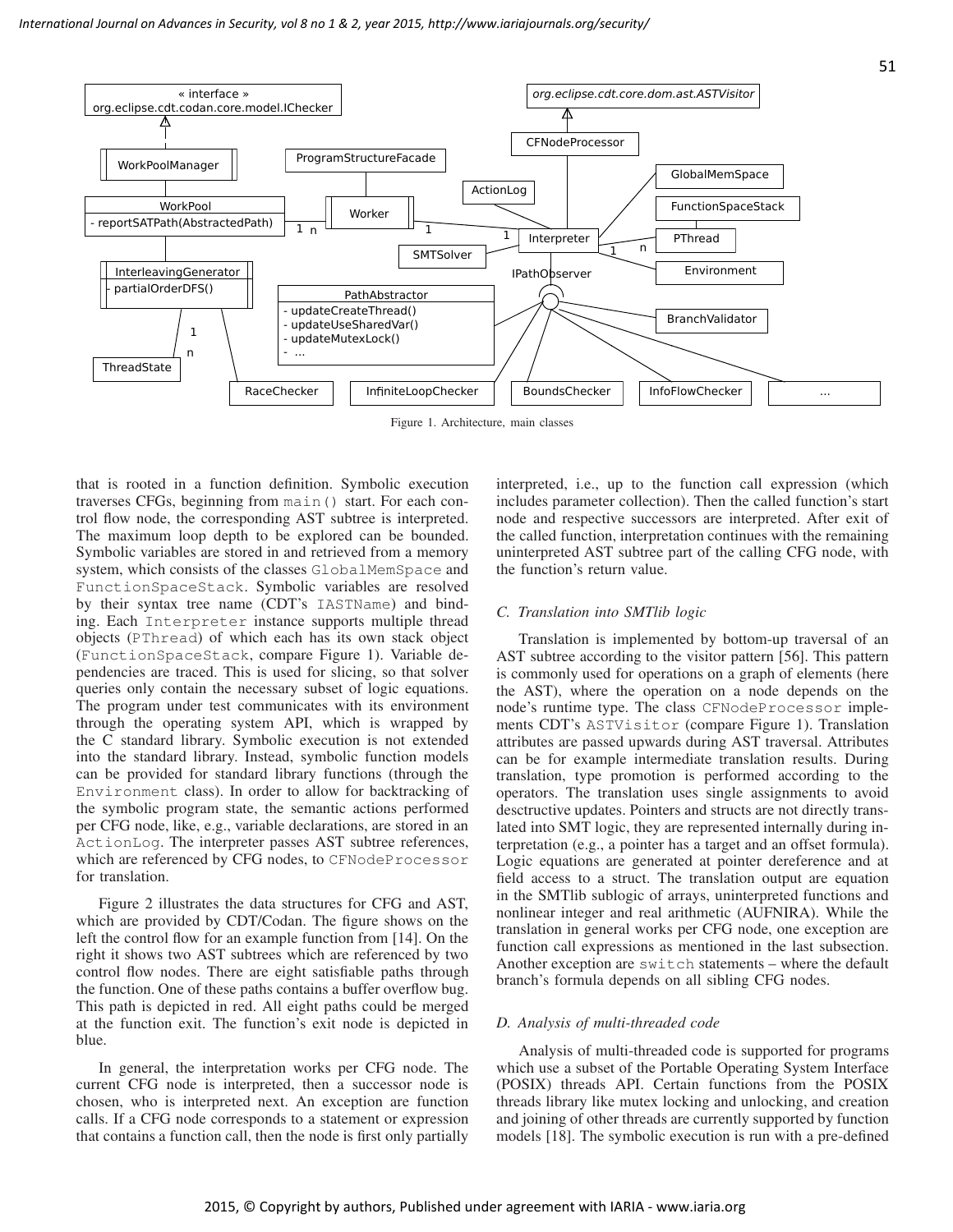scheduling algorithm. The implementation uses 'lowest threadid first' scheduling. A thread blocks (becomes inactive), e.g., by trying to acquire a lock already held by another thread or with a join call for a thread that is still alive. Unless the code contains race condition bugs, the program behaviour is identical for all possible schedulings, so one scheduling algorithm suffices.

If race conditions are also to be detected, a recording and abstraction of satisfiable paths can be activated. Scheduling can in principle occur between any assembler instructions. But most actions of different threads are independent and commutative. This can be exploited by a partial-order reduction [57]. Only thread interactions are relevant for race detection, where thread interactions are events like thread creation, joining, mutex locking and unlocking, and also the read or write access to shared variables. Whether or not a variable is shared between threads is in principle context-sensitive. It depends on the current program path including the current function's call context. All global variables are marked as shared when they are first accessed. Then the shared property is inferred over data flow constructs like assignments, references, function call parameters and return values. Further, the thread start arguments are also marked as shared. Shared variables are traced by the Interpreter, and all thread interaction events are recorded by the class PathAbstractor.

The analysis of multi-threaded code does not require more effort than the analysis of single-threaded code. Extra effort is only spent if race conditions are to be detected. Race condition analysis works on the recorded thread interaction abstraction level [18] and is described in more detail in Section V-D.

## *E. Multi-threaded engine*

The implementation is multi-threaded, a configurable number of worker threads concurrently explores different parts of the execution tree [12]. Each worker performs a depth-first exploration of its partition with backtracking of the symbolic program state. Control flow graphs and syntax trees are shared between worker threads. AST nodes are not thread-safe. Workers therefore lock AST subtrees at the CFG node level, i.e., the AST subtree that is referenced by the currently interpreted CFG node. Dynamic redistribution of work between workers is enabled by splitting a workers partition of the execution tree at the partition's top decision node, where a partition is defined by the start path leading to its root control flow decision node. The concatenations of the partition start path and one of the branches not taken by the current worker are returned as start paths for other workers. After a split, the current worker's start path is also prolonged by one branch node, which is the branch node that the worker had taken. The current worker's prolonged start path still defines its execution tree partition, which is now reduced in size. Analysis starts with one worker, who splits its partition until the configured number of workers is busy. A worker is initialized by replaying its partition start path. If a worker reaches an unsatisfiable branch or a satisfiable leaf of the execution tree, it backtracks and changes a path decision according to depth-first tree traversal. If backtracking reaches the end of the partition start path, the partition is exhausted. The WorkPool is used for synchronization. It serves to exchange split paths between workers and tracks the number of active workers. A parallelization speed-up is possible if the program under test has decisions for which more than one branch is satisfiable [12].

## *F. Backtracking and path merging*

*1) Dead and live variables:* Paths can be merged without any loss in bug detection accuracy when the path constraints and symbolic variable constraints differ only in dead variables [13]. The detection of such merge possibilities requires a context cache at potential merge points. Also required is a way to detect dead variables and to filter them from the path and variable constraints. Therefore, potentially interesting merge points are program locations where the sets of dead and live variables change. Such points are function start and function exit and after scope blocks like if / else or switch statements and loops.

*2) Merge points:* Path merges are performed at function exit in the current implementation. Merges are possible because stack frame variables die at function exit. Path and variable constraints at function exit are treated as concatenation of the function's call context and the local context. The approach misses possibilities to merge paths earlier after scope blocks inside one function. On the other hand, it does not require more complex live variable analysis at intermediate points. The approach merges paths that have split inside the same function, possibly with other function calls in between. It needs to know the set of variables that have been written since the merge paths have split. This is overapproximated by the set of variables written since entering the function that is left at the program location in question. A set of potentially read variables along path extensions is not computed. From the set of variables that have been written as local context (i.e., since function entry), global variables, the return value and all variables that have been written through pointers (pointer escape, potential write to, e.g., other stack frame) are assumed as live. The remaining written local variables are assumed as dead, which is a sound assumption. The local context is then reduced by removing the dead variables. A context cache is used to lookup observed reduced local contexts from pairs of a function's exit node (in the function's control flow graph) and call context. During symbolic execution, at each exit node the context cache is queried for a merge possibility. Then the current path is merged if possible, otherwise the local reduced context is added as new entry to the context cache.

*3) Backtracking:* Due to single assignment form, a symbolic program state contains all previous states along the path. Backtracking is enabled by class ActionLog, which records certain semantic actions performed for CFG nodes on the current path (e.g., variable creation or hiding). For example, if a function exit is backtracked, the function's stack frame with contained variables must be made visible again. Dead variables are therefore not garbage-collected, because this would impede backtracking. The engine further allows to record and visualize explored parts of a program execution tree.

*4) Path merging:* Path merging needs knowledge about the sets of written variables since path split. The implementation uses the class ActionLog to derive this information. It contains all writes to variables, including writes to globals and writes through pointers (potentially to other stack frames). The action log is looked through backwards up to the current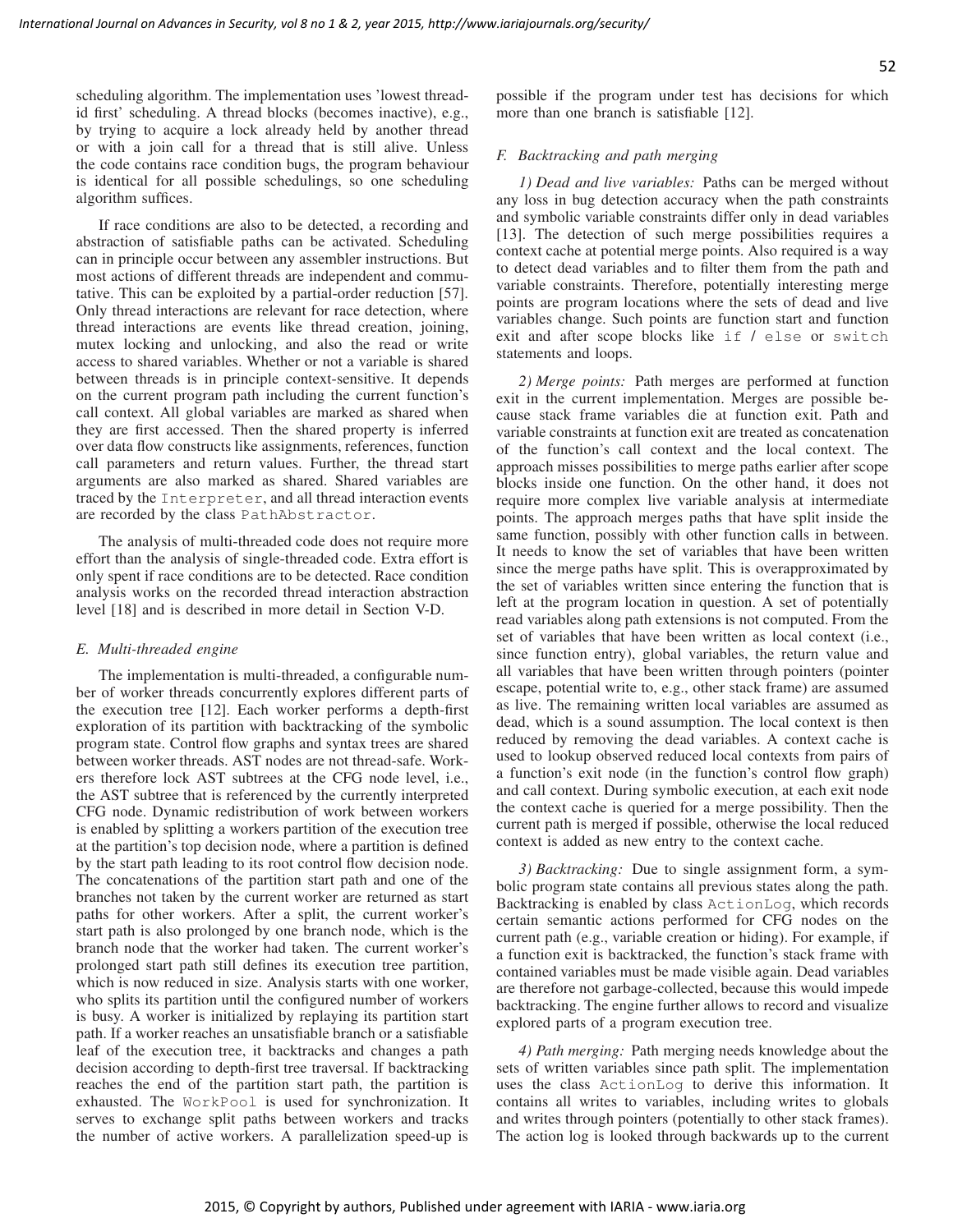

Figure 2. Left: Control flow graph for an example function from [14]. One path leading to a buffer overflow bug is marked red. Paths are merged at function exit (the function's exit node is marked blue). Right: Two AST subtrees referenced by CFG nodes

function's CFG start node, and the reduced local context is built from the variable declaration actions. The reduced local context is yielded by removing all writes to variables if the variables do not have global scope, are not written through pointers and are not the current function's return value. This approach does not necessitate a comparably more complex dead/live variable analysis. Path merge possibilities are detected using a class ContextCache, which is a HashSet. The keys are exit nodes with function call context, the values are the observed reduced local contexts. The context cache is queried at each function exit (CFG exit node). Comparing the reduced local contexts does not necessitate expensive calls to the SMT solver.

Path merging applies in the same way to branches that belong to loops, when the loop iteration number depends on program input (otherwise there would be only one satisfiable sub-path through the loop). Symbolic execution is currently applied with loop unrolling up to a maximum loop depth bound. A path through a loop can therefore split into a maximum number of paths equal to the loop unrolling bound. Branch nodes in the CFG belonging to loop statements are treated by symbolic execution just as branch nodes belonging to if/else statements. The branch nodes also have the same labels, i.e., 'then' for the loop body and 'else' to skip the loop. The only difference is that loops have a connector node with two incoming branches, which closes the loop before the decision node. However, this has no influence on the merging of unrolled paths.

#### V. EXAMPLE BUG CHECKERS

#### *A. Memory access*

The major memory access bugs are stack-based or heap-based buffer over-write (overflow), over-read, underwrite or under-read (CWE-121,122,124,126,127). The class BoundsChecker is triggered when the translation encounters array subscript expressions and pointer dereferences [12]. The bounds checker queries the set of equations, on which the pointer and offset variables depend, from the interpreter. Two satisfiability checks are then added to this equation system slice. One of them checks whether the offset could be negative (lower bound violation), the other checks whether the offset could be larger than the array size. These satisfiability queries are decided by the SMT solver.

#### *B. Infinite loops*

If an infinite loop can be triggered by unexpected program input, which is not properly validated, it can be used by an attacker for a denial of service attack. Since the standard number formats are discrete and finite, any infinite loop orbit without number overflow must be periodic. The common weakness enumeration calls this 'loop with unreachable exit condition' (CWE-835), in contrast to 'number overflow' bugs. An infinite loop can therefore be detected with a fixedpoint satisfiability check. It checks whether it is satisfiable that the loop is re-visited with identical context. The class InfiniteLoopChecker is trigger for 'loop closed' events, i.e., when a decision node is re-visited on the path [16]. The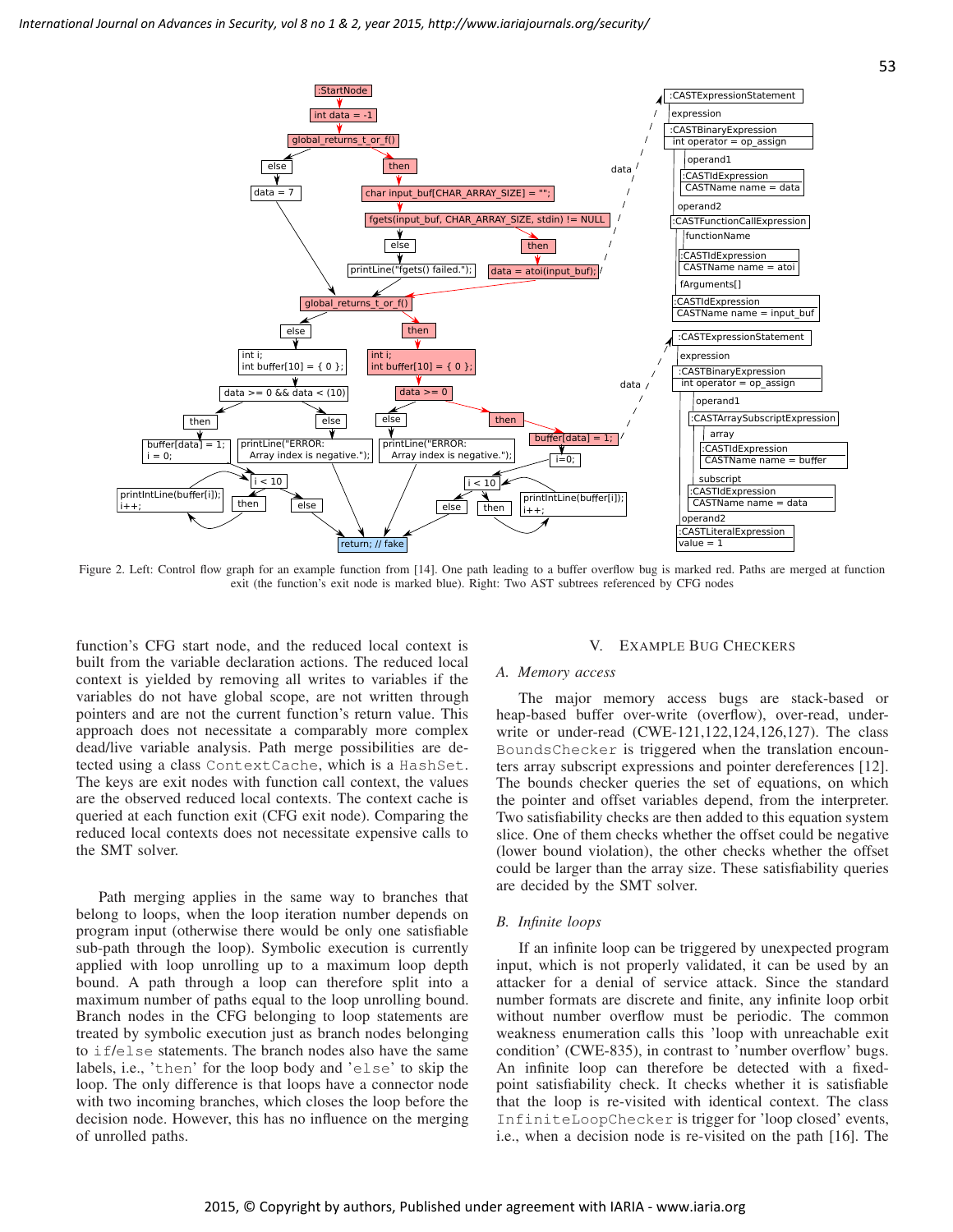

Figure 3. Execution tree for test program CWE121\_Stack\_Based\_Buffer\_Overflow\_\_char\_type\_overrun\_memcpy\_12 from [14], showing only decision and branch nodes.



Figure 4. Effect of path merging for the test program of Figure 3. The execution tree is folded at two locations (blue arrows). The number of traversed satisfiable paths is reduced from four to one.

loop variables are identified using the ActionLog. The loop checker formulates the fixed-point query, which is then passed to the solver.

The loop checker avoids re-checking 'simple' loops in different contexts by performing context-free termination and non-termination checks at the loop's first closing event. This check is performed without the constraint of the path on which the loop is reached, i.e., only using the loop guard set and the unrolled loop body (unrolled one iteration). The termination check for 'simple' loops is based on Brouwer's fixed-point theorem [16], [58]. This theorem implies that all linear loops that do not have a fixed-point in the guard set must terminate.

Loops that have not been decided by the context-free checks are checked context-sensitively during symbolic execution, i.e., with consideration of the path and variable constraints of the path on which the loop is reached. Symbolic

execution unrolls all satisfiable paths through the loop, up to a configurable loop depth bound. Like for other checkers with symbolic execution, bug detection is sound (no false positives) and bounded complete [16]. The infinite loop checker detects all infinite loops with t prefix loop iterations and a loop orbit periodicity of  $p \leq n - t$ , when all loops are unrolled up to a depth  $n \lfloor 16 \rfloor$ .

## *C. Information flow*

Examples for information flow bugs are cleartext transmission of sensitive information (CWE-319) or information exposures through environment variables, debug log files or shell error messages (CWE-526, 534, 535 [2]). The model for secure information flow follows the lattice model from [59]. Information belongs to 'security classes', and information must not flow from higher to lower security classes. The implemen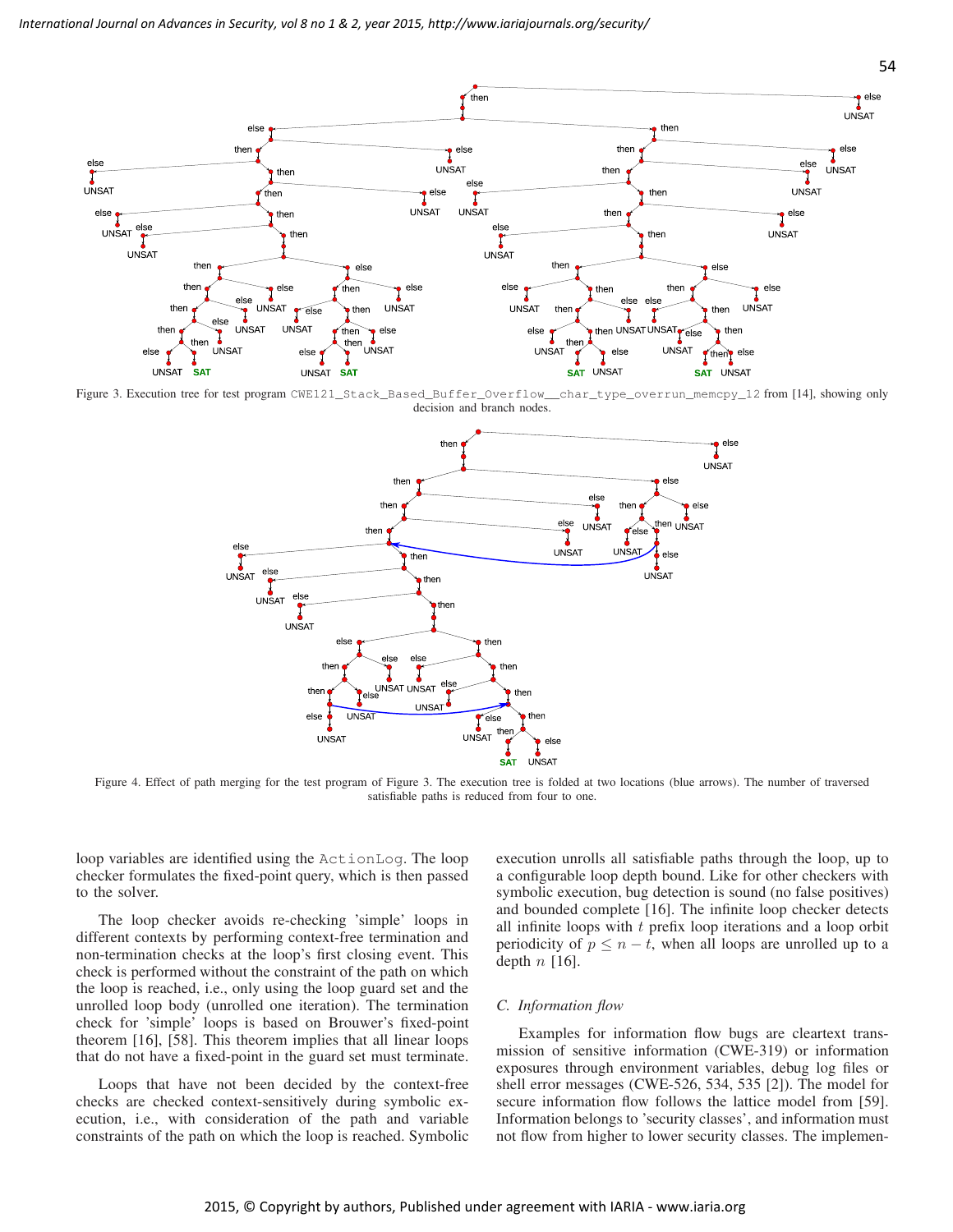tation regards the operating system API as trust boundary [17]. Information flows through a program from sources to sinks, which are standard library calls and therefore trust boundaries. These trust boundaries are implemented in the function models, which are accessed through the Environment classs (compare Figure 1). Program input is labelled with a security class. During symbolic interpretation, security class affiliation is inferred over the data flow. The InfoFlowChecker is triggered when a trust boundary is crossed with program output, i.e., for information sinks. The checker assures that sensitive output parameters do not flow into a lower security sink [17].

## *D. Atomicity violations*

The detection is based on thread interleavings, that is, possible thread schedulings on a single-core processor. The detection is implemented on the abstraction level of thread interactions, from the recorded satisfiable program paths with 'lowest thread-id first' scheduling [18]. Alternative thread interleavings are generated by class InterleavingGenerator, and the detection of atomicity violations (CWE-366) is implemented in class RaceChecker (compare Figure 1). The InterleavingGenerator generates the scheduling tree of relevant alternative thread interleavings from the abstracted satisfiable program paths. The algorithm uses ample set partial order reduction [60] and selectable interleaving coverage [61].

*1) Ample set partial order reduction:* From a satisfiable program path, all other thread interleavings corresponding to different scheduling decisions can be generated. The generated set of interleavings should be of minimal size without degrading the ability to detect atomicity violations. The tree of possible scheduling decisions is traversed on-the-fly with depth-first search. The tree nodes are constructed as maximal sets of independant actions (ample sets). The construction of ample sets reduces the width of the scheduling tree and thus the number of generated interleavings. read() or write() actions from different threads for shared variables are independent if the variable is not the same. Actions may be blocked until they are enabled by other actions. Examples are a thread waiting to acquire a lock held by another thread, or a thread waiting to join another. Interleaving representatives are found as tree leafs, i.e., when there are no more blocked and enabled actions. The representative is given as path through the ample set scheduling tree [18].

*2) Interleaving coverage:* Like there are different code coverage criteria for single-threaded code, e.g., branch coverage or modified condition/decision coverage, there are also different interleaving coverage criteria for multi-threaded code [61]. In general, concurrency bugs can involve any number of threads and variables. However, due to its practical relevance, the special case of atomicity violations as overlapping read()/write() actions to the same variable from different threads is of particular interest. Therefore, the interleaving generation not only supports the 'all interleavings' criterion (with partial order reduced implementation), but currently also the 'local-or-remote-define' criterion from [61]. This criterion means that for every read access to a shared variable, both an interleaving where the respective variable was defined in the local thread and one interleaving where it was defined by a remote thread are covered. This criterion offers a far

*3) Atomicity violation detection:* Atomicity violations are detected in the set of generated interleaving representatives by the class RaceChecker, which looks for overlapping read()/write() actions (at least one read and two writes) from different threads to the same variable [18].

#### VI. EXPERIMENTS

The tool is evaluated with test cases from the Juliet suite for C/C++ [14]. The test programs are artificial and automatically generated by combination of baseline bugs and control/data flow variants, in order to cover all language constructs. In the current version (1.2), the suite covers 1617 baseline bugs (flaw types) for 118 common weaknesses. Combined with 48 flow variants (38 of them for C, 10 only for C++) this results in over 60000 test cases (buggy programs) with together over 8 million lines of code. Bugs are context sensitive. The maximum bug context depth needed for accurate detection, i.e., no false positive and no false negative detections, is 5 function calls in 5 different source files (flow variant 54). Flow variants include flow controlled by global variables, different loop types, function pointers or void pointers,

Analysis of test programs could be started manually through the Eclipse GUI, i.e., through the extensions provided by Codan [52]. Codan in turn calls the symbolic execution plug-in presented in this paper (if activated in the Codan configuration). A screenshot for bug reporting with the CDT GUI is shown in Figure 6. In order to measure analysis runtimes, the tests are rather run as JUnit plug-in tests. The measurements are obtained with Eclipse 4.3 on 64bit Linux kernel 3.2.0 and an i7-4770 CPU. This section evaluates the effect of path merging on analysis run-times. The same bug detection accuracy with and without path merging is validated, there are no false positive or false negative bug detections on the test set.

The effect of path merging on the execution tree is illustrated with the test program CWE121\_Stack\_Based\_Buffer\_Overflow\_\_char\_ type\_overrun\_memcpy\_12, which denotes a buffer overflow with memcpy() and flow variant 12 [14]. It contains a 'good' and a 'bad' function. The 'bad' function is shown in a slightly simplified version in listing 1. The function contains an if/else decision for which both branches are satisfiable. In the then branch it contains a buffer overflow bug, which is marked with a comment in the listing. For both branches the function only writes to stack variables, and the reduced local context at function exit is the empty set for both branches. Merging the two paths at function exit, which have split at the decision node, is therefore clearly possible without missing any bug. The 'good' function is almost identical, but is bug-free. Apart from some output functions, this program calls the 'good' and 'bad' function once each. Therefore, it contains four satisfiable paths. The execution tree is illustrated in Figure 3. The figure only shows decision nodes and branch nodes. Therefore, the top node in the figure is the first decision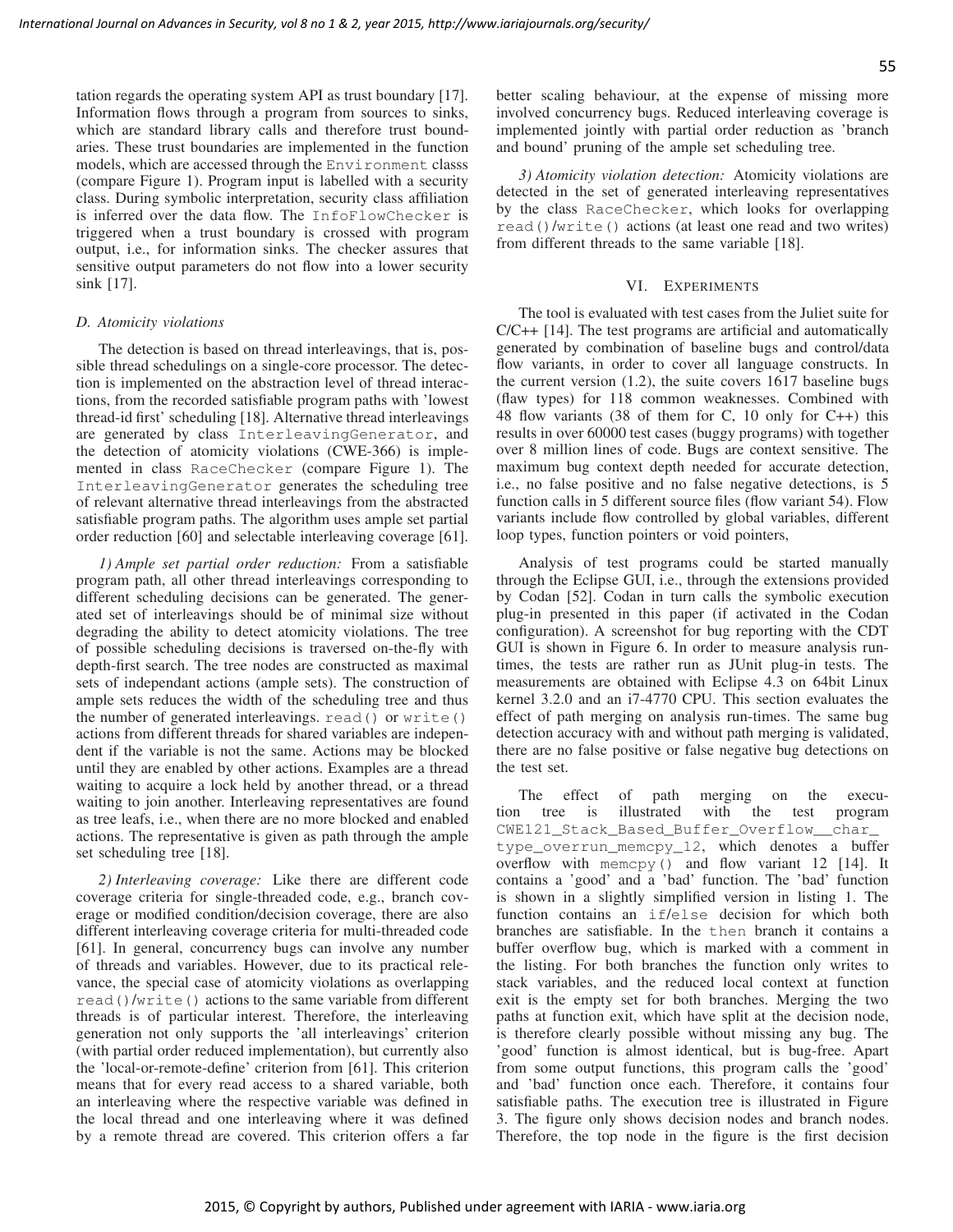

Figure 5. Analysis run-times for test sets CWE121\_fgets and CWE366\_global\_int from [14].

TABLE I. Analysis runtime sums for five test sets from [14], with and without path merging.

|                               | <b>CWE121</b> fgets<br>(36 test programs) | <b>CWE121</b> memcpy<br>(18 test programs) | CWE366_global_int<br>(18 test programs) | CWE366_int_byref<br>(18 test programs) | <b>CWE835</b><br>(6 test programs) | <b>Sum</b><br>(96 test programs) |
|-------------------------------|-------------------------------------------|--------------------------------------------|-----------------------------------------|----------------------------------------|------------------------------------|----------------------------------|
| backtracking                  | 80.7s                                     | 14.7 s                                     | 61.2 s                                  | $62.1$ s                               | 9.0                                | 227.7 s                          |
| $backtracking + path merging$ | 34.4s                                     | $15.3$ s                                   | 59.2 s                                  | 62.6 s                                 | 9.8                                | 181.3 s                          |



Figure 6. Bug reporting in the Eclipse GUI.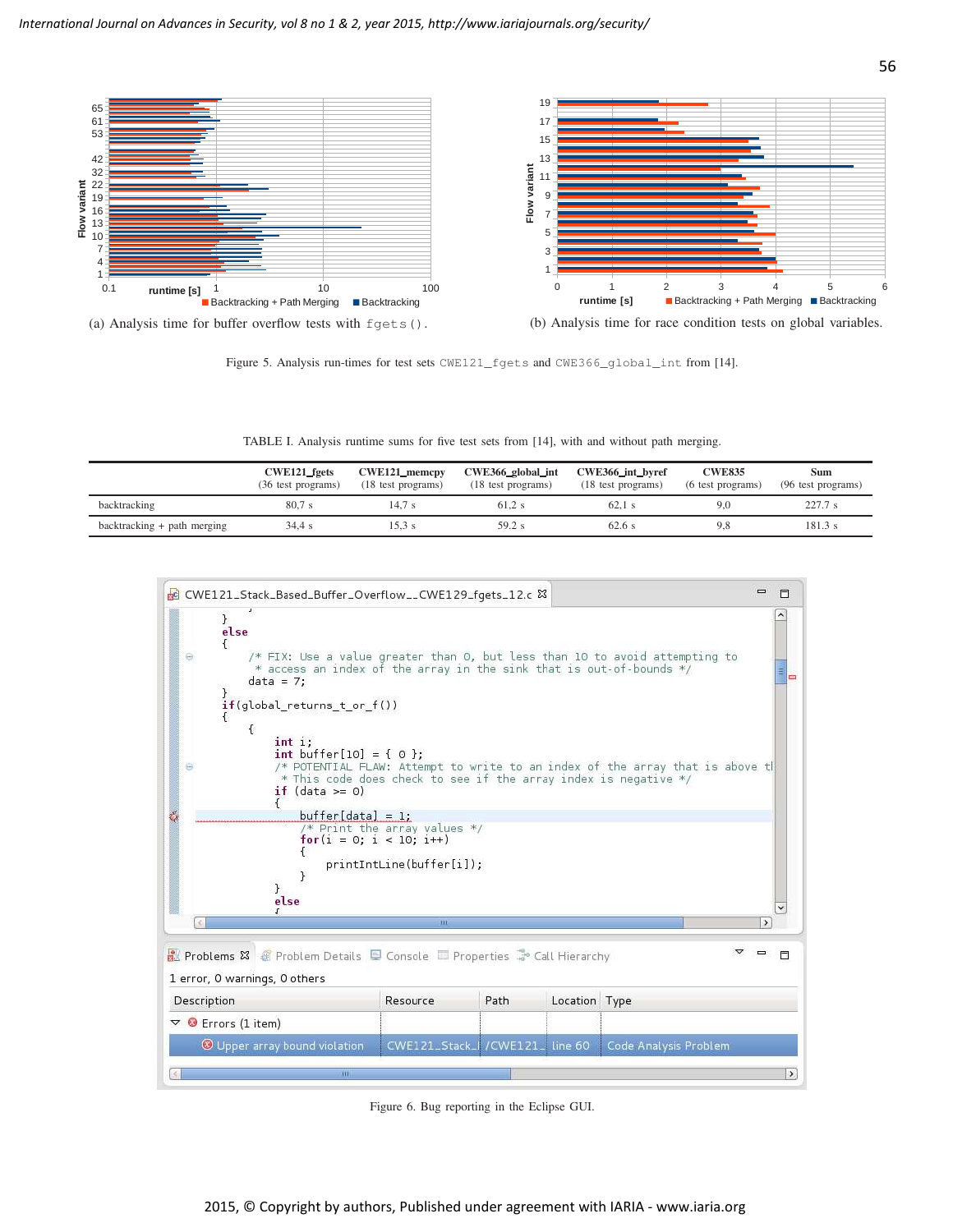node after start of the main() function. Branch nodes are marked with the branch label (if or else). If a branch is decided to be unsatisfiable, the figure indicates this with a child note marked UNSAT. If the program end is reached, the figure indicates this with a child node marked SAT. Figure 4 shows the same tree when path merging is applied. Paths are merged at two points (the two function exits), which is indicated in the tree with blue arrows. An arrow connects two paths, which are merged. The arrow source indicates the subtree that is pruned, the arrowhead indicates the subtree that is further traversed. It can be seen that path merging corresponds to folding of the execution tree, the number of traversed satisfiable paths is reduced from four to one.

An infinite loop example from [14] is shown in Listing 2. The function contains a single-path loop, which is nonterminating for all input. While path merging could in principle be applied to infinite loops, a checker is still used to detect the infinite loop as software bug. The example loop is decided with the context-free non-termination test for 'simple loops' [16], unrolling the loop only once (rather than 256 times).

```
Listing 1. Simplified example function from [14], contains a buffer overflow
                    in the then branch.
typedef struct _charvoid
{
    char x [16];
    void * y;void * z;
\} charvoid ;
void CWE121_memcpy_12_bad_simplified () {
  if (global_returns_t_or_f()) {
    charvoid cv_struct;
    cv\_struct . y = (void *)SRC\_STR;/* FLAW: Use the size of (cv_struct) which
        will overwrite the pointer y * /memcpy ( c v _ s t r u c t . x , SRC_STR,
        size of (cv_structure));
    /* null terminate the string */cv\_struct.x [(size of (cv\_struct.x)/size of)
        char ) -1] = '\setminus 0';
  }
  e lse {
    charvoid cv_struct;
    cv\_struct.y = (void *)SRC\_STR;/* FIX: Use size of (cv_struct.x) to avoid
        overwriting the pointer y */
    memcpy ( c v_s t r u c t . x , SRC_STR,
        size of (cv\_struct.x));/* null terminate the string */cv<sub>struct</sub>.x[(size of(cv_struct.x)/size of(
        char )) –1] = '\setminus 0';
  }
}
```
Table I shows analysis benchmark results with and without path merging for five test sets (in sum 96 programs) from [14], which contain buffer overflows, races and infinite loops bugs. The effect of path merging varies per test-set. Path merging requires a certain overhead for computing and comparing reduced local contexts. If path merging possibilities are found, there is a speed-up of analysis time. The table shows a 60% speed-up for tests containing buffer overflows with fgets()

Listing 2. Example infinite loop from [14]. v oid CWE 8 3 5 I n fi nite L o o p d o 0 1 ba d ( ) { i n t i = 0 ; do { / ∗ FLAW: no b r e a k ∗ / p r i n t I n t L i n e ( i ) ; i = ( i + 1 ) % 2 5 6; } w hil e ( i >= 0 ) ; }

(from 80.7 s to 34.4 s), but a 9% slow-down for the infinite loop tests.

Figure 5 shows the analysis runtimes for the sets of buffer overflows with fgets() (Figure 5a) and for the races test set on global variables (Figure 5b). The figure shows the runtimes depending on the test case data/control flow variant, for the symbolic execution engine with backtracking only and for backtracking with path merging. Figure 5a uses a logarithmic scale and contains values for 36 flow variants. Flow variants in Juliet are not numbered consecutively, to leave room for later insertions. Since path merging folds complete subtrees of a program's execution tree, it has an exponential effect on runtimes. This is exemplified by flow variant 12. While merging paths for the memcpy() buffer overflow with variant 12 reduces the runtime only from 1.1 s to 0.8 s, the runtime for the fgets() buffer overflow is reduced from 22.8 s (longest analysis time for any tested program) to 1.7 s. This is because the fgets test program contains several other decision nodes with two satisfiable branches.

The dependence of possible path merging speed-up on the program structure becomes clear through the specific test case structure, which is a combination of baseline flaws with flow variants. There are three possibilites:

- 1) The baseline flaw has a path merging possibility. Then it is likely that there is a speed-up already for the simplest test program containing the bug (flow variant 1), and for all other flow variants. An example is the CWE121\_fgets test set (compare Figure 5a).
- 2) The baseline flaw does not have a path merging possibility. Then there can only be a speed-up for test cases, in which the flow variant contains a merging possibility. In the current test suite version this is only the case for flow variant 12. An example is the CWE366 test set, where only flow 12 shows a significant path merging speed-up (compare Figure 5b).
- 3) Neither the baseline flaw nor any flow variants compatible with this flaw contain merging possibilites. An example is the infinite loop test set (CWE835, compare Table I).

## VII. DISCUSSION

This paper describes a backtracking symbolic execution engine with path merging functionality and its implementation in Eclipse CDT. Symbolic execution enables sound bug detection, i.e., without false positives. The evaluation of path merging with small test programs from the Juliet suite already shows a significant speedup. For larger programs, path merging has an exponential effect on analysis runtimes (exponential in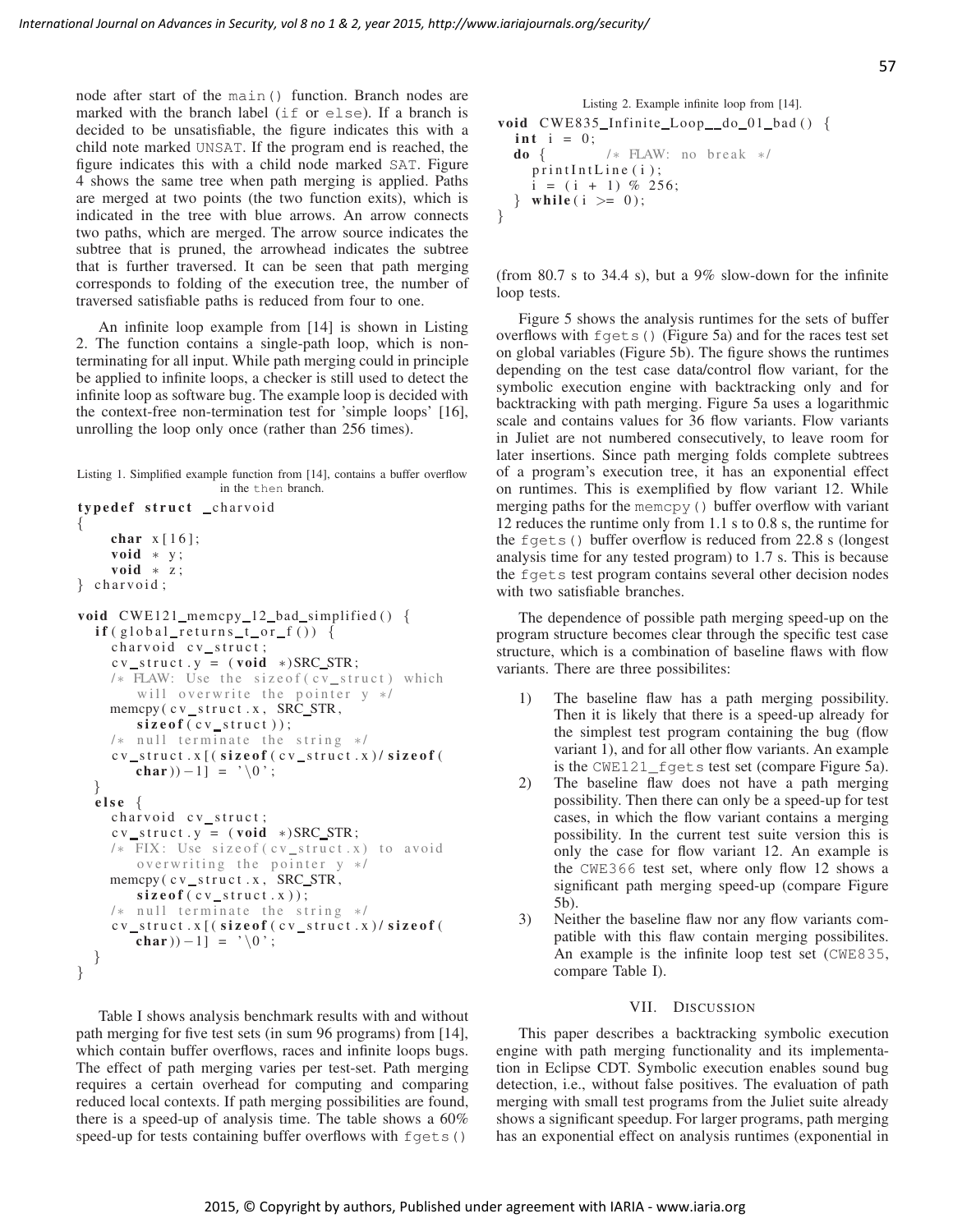the number of decision nodes with more than one satisfiable branch). Future work might include the investigation of the effect of additional merge points inside functions. Automated abstraction might enable scaling to larger programs by offering yet more path merging possibilities. The implementation could also be used as a basis for selective symbolic execution, e.g., by adding consistent concrete execution using CDT's debugger services framework. Another direction is the automated generation of quick-fix refactoring proposals based on the obtained information about bugs and program paths on which they occur. The tight tool integration enabled by Eclipse seems advantageous for this purpose.

#### ACKNOWLEDGEMENT

This work was funded by the German Ministry for Education and Research (BMBF) under grant 01IS13020.

#### **REFERENCES**

- [1] A. Ibing, "A backtracking symbolic execution engine with sound path merging," in Int. Conf. Emerging Security Information, Systems and Technologies, 2014, pp. 180–185.
- [2] R. Martin, S. Barnum, and S. Christey, "Being explicit about security weaknesses," CrossTalk The Journal of Defense Software Engineering, vol. 20, 3 2007, pp. 4–8.
- [3] J. King, "Symbolic execution and program testing," Communications of the ACM, vol. 19, no. 7, 1976, pp. 385–394.
- [4] L. deMoura and N. Bjorner, "Satisfiability modulo theories: Introduction and applications," Communications of the ACM, vol. 54, no. 9, 2011, pp. 69–77.
- [5] C. Barrett, A. Stump, and C. Tinelli, "The SMT-LIB standard version 2.0," in Int. Workshop Satisfiability Modulo Theories, 2010.
- [6] L. deMoura and N. Bjorner, "Z3: An efficient SMT solver," in Tools and Algorithms for the Construction and Analysis of Systems (TACAS), 2008, pp. 337–340.
- [7] C. Cadar, D. Dunbar, and D. Engler, "KLEE: Unassisted and automatic generation of high-coverage tests for complex systems programs," in USENIX Symposium on Operating Systems Design and Implementation (OSDI), 2008, pp. 209–224.
- [8] C. Lattner and V. Adve, "LLVM: A compilation framework for lifelong program analysis and transformation," in Int. Symp. Code Generation and Optimization (CGO), 2004, p. 75.
- [9] T. Kremenek, "Finding software bugs with the Clang static analyzer," LLVM Developers' Meeting, Aug. 2008, retrieved: 05/2015. [Online]. Available: http://llvm.org/devmtg/2008-08/Kremenek StaticAnalyzer. pdf
- [10] F. Nielson, H. Nielson, and C. Hankin, Principles of Program Analysis. Springer, 2010.
- [11] C. Cadar, V. Ganesh, P. Pawlowski, D. Dill, and D. Engler, "EXE: Automatically generating inputs of death," in 13th ACM Conference on Computer and Communications Security (CCS), 2006, pp. 322–335.
- [12] A. Ibing, "Parallel SMT-constrained symbolic execution for Eclipse CDT/Codan," in Int. Conf. Testing Software and Systems (ICTSS), 2013, pp. 196–206.
- [13] P. Boonstoppel, C. Cadar, and D. Engler, "RWset: Attacking path explosion in constraint-based test generation," in Tools and Algorithms for the Construction and Analysis of Systems (TACAS), 2008, pp. 351– 366.
- [14] T. Boland and P. Black, "Juliet 1.1 C/C++ and Java test suite," IEEE Computer, vol. 45, no. 10, 2012, pp. 88–90.
- [15] TIOBE index, retrieved: 05/2015. [Online]. Available: www.tiobe.com/ index.php/content/paperinfo/tcpi
- [16] A. Ibing, "A fixed-point algorithm for automated static detection of infinite loops," in IEEE Int. Symp. High Assurance Systems Eng., 2015, pp. 44–51.
- [17] P. Muntean, C. Eckert, and A. Ibing, "Context-sensitive detection of information exposure bugs with symbolic execution," in Int. Workshop Innovative Software Development Methodologies and Practices, 2014, pp. 84–93.
- [18] A. Ibing, "Path-sensitive race detection with partial order reduced symbolic execution," in Workshop on Formal Methods in the Development of Software, 2014, pp. 311–322.
- [19] C. Cadar and K. Sen, "Symbolic execution for software testing: Three decades later," Communications of the ACM, vol. 56, no. 2, 2013, pp. 82–90.
- [20] C. Cadar et al., "Symbolic execution for software testing in practice preliminary assessment," in Int. Conf. Software Eng., 2011, pp. 1066– 1071.
- [21] C. Pasareanu and W. Visser, "A survey of new trends in symbolic execution for software testing and analysis," Int. J. Software Tools Technology Transfer, vol. 11, 2009, pp. 339–353.
- [22] S. Anand, E. Burke, T. Chen, J. Clark, M. Cohen, W. Grieskamp, M. Harman, M. Harrold, and P. McMinn, "An orchestrated survey of methodologies for automated software test case generation," Journal of Systems and Software, vol. 86, no. 8, 2013, pp. 1978–2001.
- [23] P. Boudin, P. Cuoq, J. Filliatre, C. Marche, B. Monate, Y. Moy, and V. Prevosto, "ACSL: ANSI/ISO C specification language, version 1.9," 2013, retrieved: 05/2015. [Online]. Available: http: //frama-c.com/download/acsl.pdf
- [24] L. Burdy, Y. Cheon, D. Cok, M. Ernst, J. Kiniry, G. Leavens, K. Leino, and E. Poll, "An overview of JML tools and applications," International Journal on Software Tools for Technology Transfer, vol. 7, no. 3, 2005, pp. 212–232.
- [25] L. Correnson, P. Cuoq, F. Kirchner, V. Prevosto, A. Puccetti, J. Signoles, and B. Yakubowski, "Frama-C user manual, release sodium," 2015, retrieved: 05/2015. [Online]. Available: http://frama-c. com/download/frama-c-user-manual.pdf
- [26] E. Cohen, M. Dahlweid, M. Hillebrandt, D. Leinenbach, M. Moskal, T. Santen, W. Schulte, and S. Tobies, "VCC: A practical system for verifying concurrent C," in Int. Conf. Theorem Proving in Higher Order Logics, 2009, pp. 23–42.
- [27] E. Clarke, O. Grumberg, and D. Peled, Model Checking. MIT Press, 1999.
- [28] E. Clarke, D. Kroening, and F. Lerda, "A tool for checking ANSI-C programs," in Tools and Algorithms for the Construction and Analysis of Systems, 2004, pp. 168–176.
- [29] D. Detlefs, K. Leino, G. Nelson, and J. Saxe, "Extended static checking," SRC Research report 159, Compaq Systems Research Center, 1998.
- [30] P. Cousot and R. Cousot, "Abstract interpretation: A unified latttice model for static analysis of programs by construction or approximation of fixed points," in Symp. Principles of Programming Languages (POPL), 1977, pp. 238–252.
- [31] K. Zurowska and J. Dingel, "Symbolic execution of UML-RT state machines," in ACM Symp. Applied Computing, 2012, pp. 1292–1299.
- [32] H. Hansen, J. Ketema, B. Luttik, M. Mousavi, and J. Pol, "Towards model checking executable UML specifications in mCRL2," Innovations Syst. Softw. Eng., no. 6, 2010, pp. 83–90.
- [33] J. Abrial and L. Mussat, "Introducing dynamic constraints in B," in B Conference, 1998, pp. 83–128.
- [34] E. Reisner, C. Song, K. Ma, J. Foster, and A. Porter, "Using symbolic evaluation to understand behaviour in configurable software systems," in Int. Conf. Software Eng., 2010, pp. 445–454.
- [35] N. Tillmann and J. Halleux, "Pex white box test generation for .NET," in Int. Conf. Tests and Proofs (TAP), 2008, pp. 134–153.
- [36] W. Visser, C. Pasareanu, and S. Khurshid, "Test input generation with Java PathFinder," in Int. Symp. Software Testing and Analysis (ISSTA), 2004, pp. 97–107.
- [37] D. Song, D. Brumley, H. Yin, J. Caballero, I. Jager, M. Kang, Z. Liang, J. Newsome, P. Poosankam, and P. Saxena, "BitBlaze: A new approach to computer security via binary analysis," in Int. Conf. Information Systems Security, 2008, pp. 1–25.
- [38] D. Brumley, I. Jager, T. Avgerinos, and E. Schwartz, "BAP: A binary